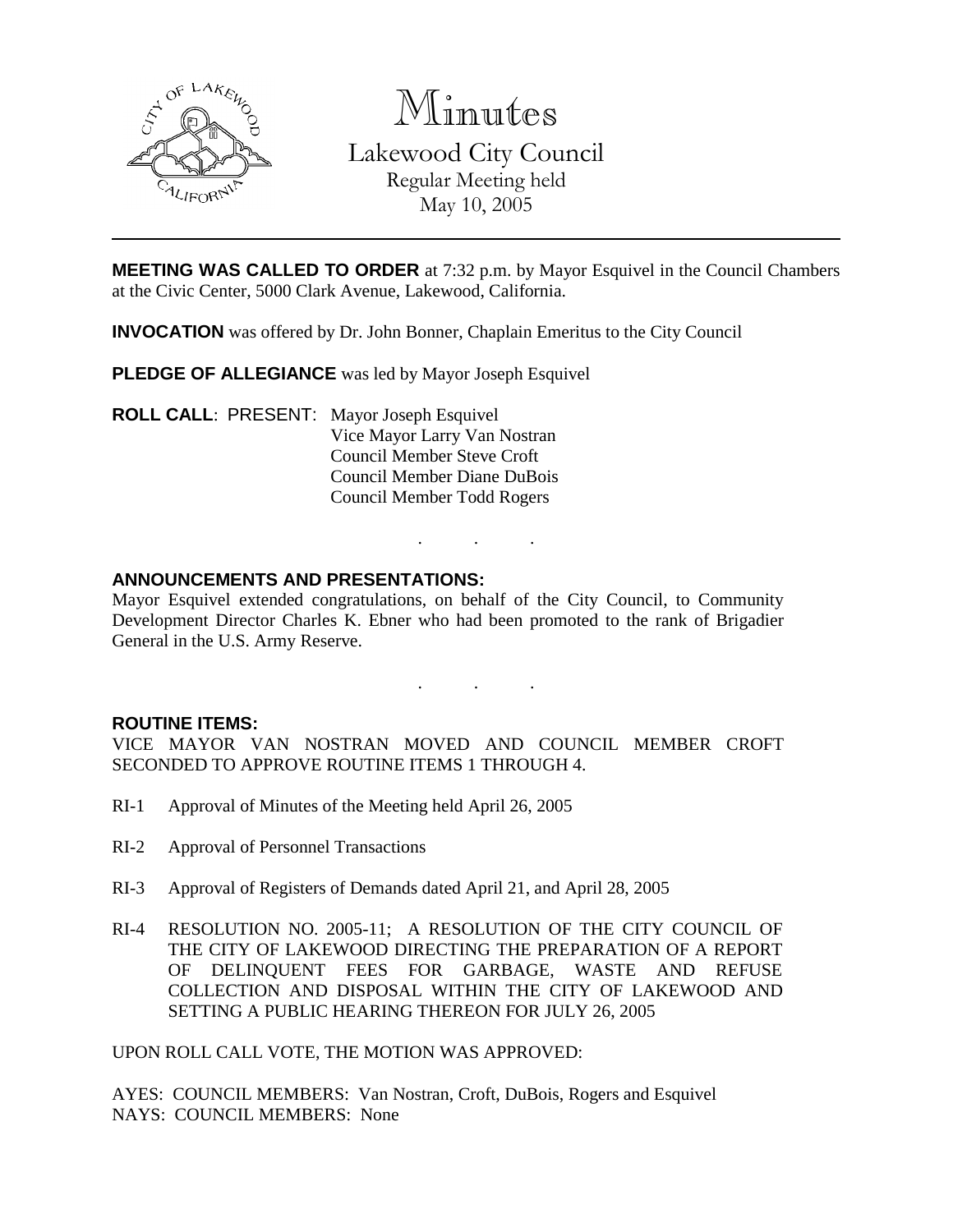## **1.1 • VACATION OF THE ALLEY WEST OF BLOOMFIELD AVENUE AND THE ALLEY NORTH OF CENTRALIA STREET (NORTHWEST CORNER OF BLOOMFIELD AVENUE AND CENTRALIA STREET)** *[Continued from December 14, 2004]*

Public Works Director Lisa Rapp gave an oral presentation based on the memo in the agenda and stated a request had been received from the owner of the Casa Madrid Apartments, located at Bloomfield Avenue and Centralia Street, to vacate the adjacent alleys as public roadways. She advised that although the public hearing had previously been continued to grant additional time to coordinate with adjacent residents and acquire quitclaims for fee title to the alley to be incorporated into the Casa Madrid property, the necessary documentation had not been obtained. It was the recommendation of staff that the City Council deny the request for vacation of the alleys, allowing the Casa Madrid owners to submit a new request should they obtain the necessary documents.

Responding to a question from Council Member Croft, Ms. Rapp stated that there was an existing gate across the alley that had been put into place by Casa Madrid, but there was not a problem as it provided protection from vandalism not only to the apartments, but also to the bordering properties.

Mayor Esquivel opened the public hearing at 7:38 p.m. and called for anyone in the audience wishing to address the City Council on this matter. There was no response.

VICE MAYOR VAN NOSTRAN MOVED AND COUNCIL MEMBER ROGERS SECONDED TO APPROVE STAFF'S RECOMMENDATION. UPON ROLL CALL VOTE, THE MOTION WAS APPROVED:

AYES: COUNCIL MEMBERS: Van Nostran, Croft, DuBois, Rogers and Esquivel NAYS: COUNCIL MEMBERS: None

## **1.2 • APPLICATION SUBMITTAL FOR COMMUNITY DEVELOPMENT BLOCK GRANT FISCAL YEAR 2005-06, FIVE-YEAR CONSOLIDATED PLAN AND UPDATE OF THE ANALYSIS OF IMPEDIMENTS**

. . .

The Community Development Director gave an oral presentation based on the memo in the agenda and reported that in order to receive Federal funds under the Community Development Block Grant (CDBG) programs, the City was required to prepare and submit a Consolidated Plan, a five-year assessment of housing and community development needs, and a one-year action plan to address the utilization of Federal, State and local resources. He reviewed the main components of the Consolidated Plan, as well as the City's short-term goals and proposed activities to meet the goals. He advised that it was also necessary to update the City's Analysis of Impediments to Fair Housing Choice, a comprehensive review of fair housing choice within the community and an assessment of conditions affecting fair housing choice. It was the recommendation of staff that the City Council hold a public hearing for citizen comment on the Consolidated Plan and Action Plan; certify the Analysis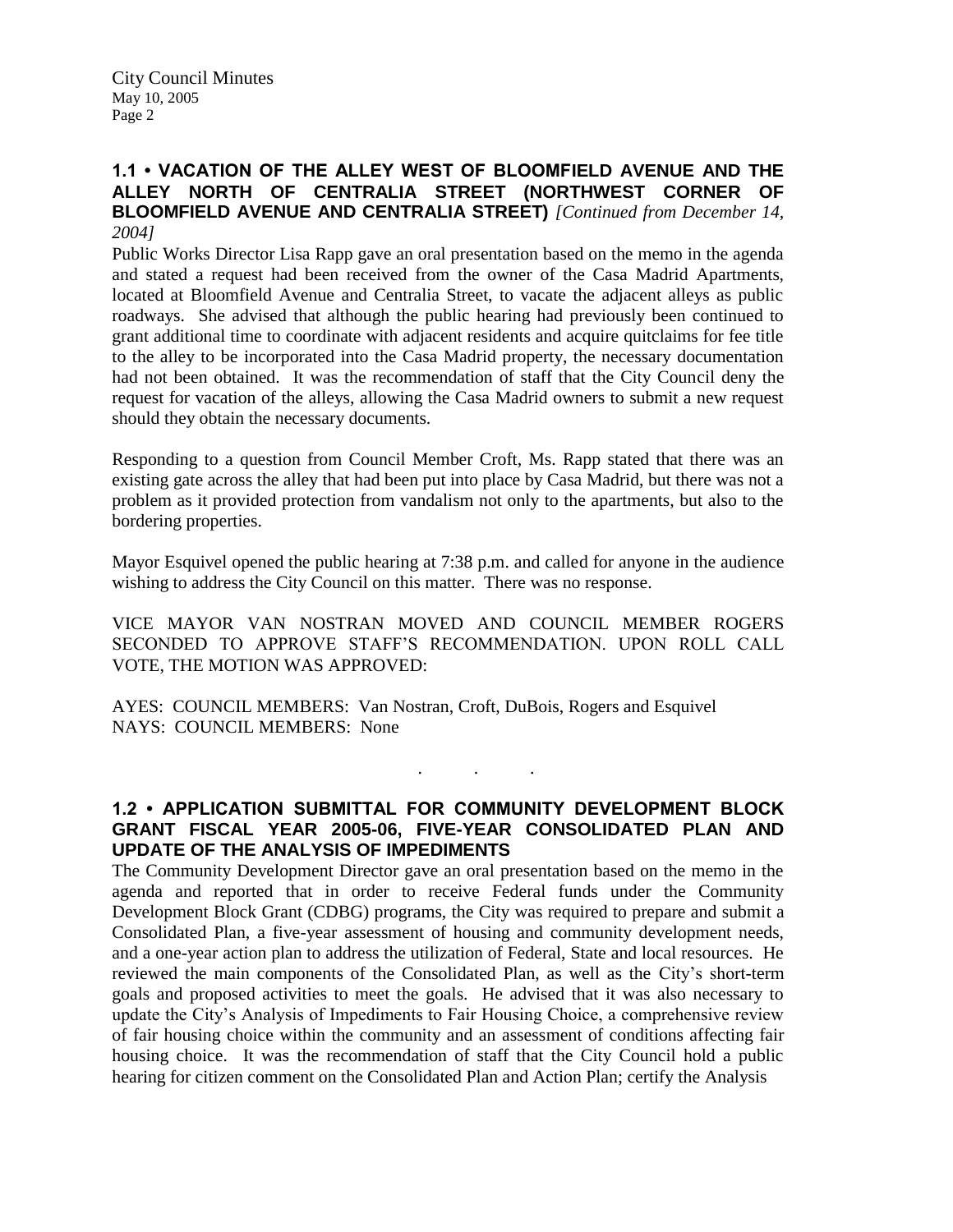## **1.2 • APPLICATION SUBMITTAL FOR COMMUNITY DEVELOPMENT BLOCK GRANT FISCAL YEAR 2005-06, FIVE-YEAR CONSOLIDATED PLAN AND UPDATE OF THE ANALYSIS OF IMPEDIMENTS** - Continued

of Impediment update; direct staff to include any comments received in the plan; and authorize the City Manager to submit the five-year plan and the funding application with the required CDBG certification to the Department of Housing and Urban Development no later than May 16, 2005.

Responding to a question from Council Member DuBois, Mr. Ebner stated that even though funding continued to decrease for these programs, the City's long-term plans were not dependent on the current level of funding to keep the programs operating.

Mayor Esquivel opened the public hearing at 7:46 p.m. and called for anyone in the audience wishing to address the City Council on this matter. There was no response.

COUNCIL MEMBER DUBOIS MOVED AND COUNCIL MEMBER CROFT SECONDED TO CLOSE THE PUBLIC HEARING AND APPROVE STAFF'S RECOMMENDATION. UPON ROLL CALL VOTE, THE MOTION WAS APPROVED:

AYES: COUNCIL MEMBERS: Van Nostran, Croft, DuBois, Rogers and Esquivel NAYS: COUNCIL MEMBERS: None

## **2.1 • INTRODUCTION OF ORDINANCES AMENDING THE LAKEWOOD MUNICIPAL CODE**

. . .

*a • ORDINANCE NO. 2005-2; REGARDING DRINKING IN PUBLIC PLACES AND OPEN CONTAINERS*

*b • ORDINANCE NO. 2005-3; REGARDING FINES FOR MISDEMEANORS AND INFRACTIONS*

City Attorney Steve Skolnik gave a brief presentation based on the memo contained in the agenda by stating that two new ordinances, which would amend the City's municipal code, had been prepared as a result of the Sheriff's Department staff calling attention to certain areas of the code. One ordinance would change the provisions of the code which pertained to fines for code violations and align the fine structure with fines established by State law. He noted that fines could not be set higher than those established by State law.

Responding to a question from Vice Mayor Van Nostran, Mr. Skolnik stated that while an infraction was like a citation, a misdemeanor required action by the courts. He advised that if a code violation, such as a fireworks violation, were to be prosecuted as a misdemeanor, this change would provide a judge with more authority to assess a higher fine than that currently allowed by the City's code. The Vice Mayor expressed the desire to see higher fines assessed against those bringing illegal fireworks into the City.

Lieutenant Mark Weldon, L.A. County Sheriff's Department, stated that a charge of infraction, misdemeanor or felony was determined by the type and seriousness of the crime and was usually set by the prosecutor.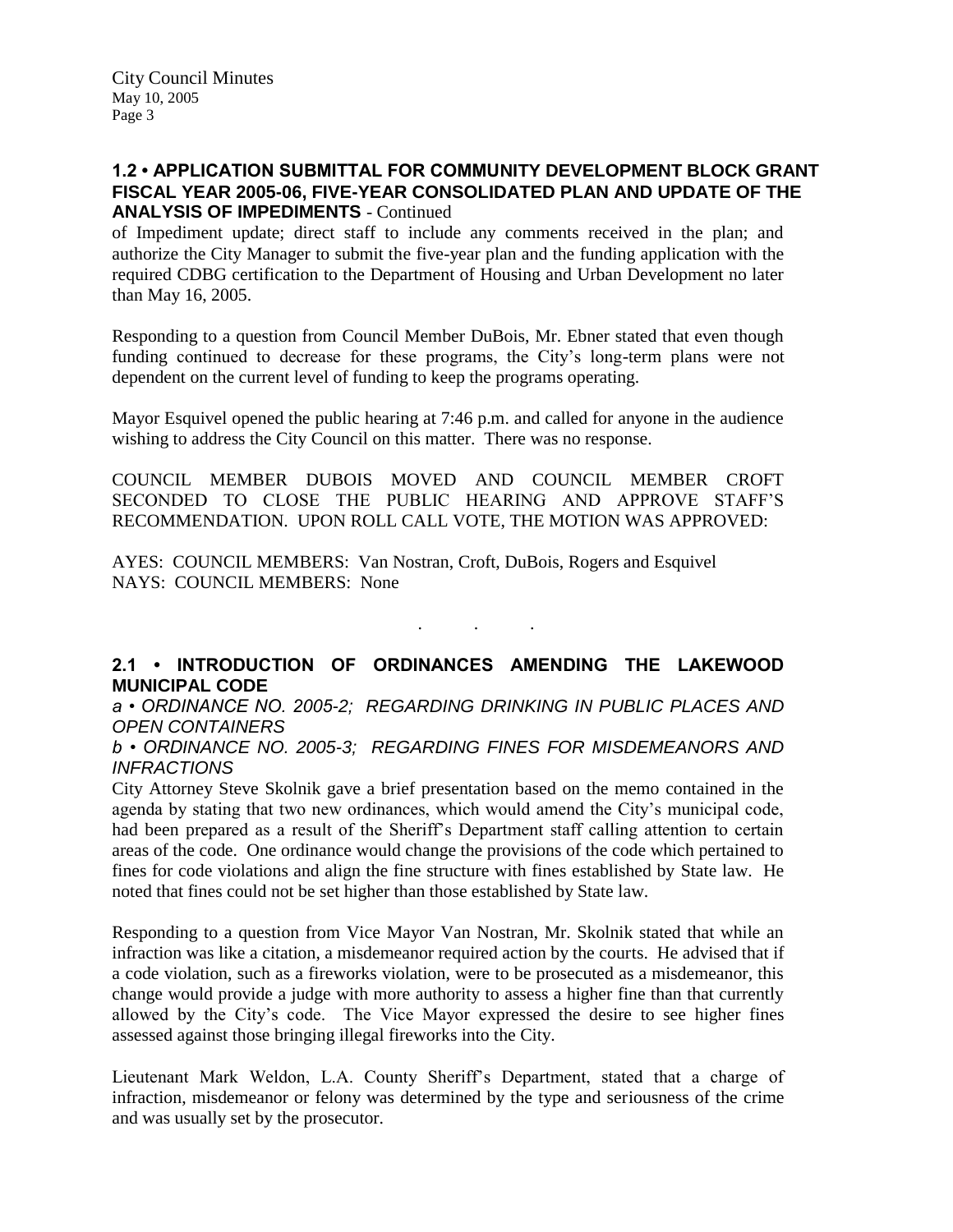## **2.1 • INTRODUCTION OF ORDINANCES AMENDING THE LAKEWOOD MUNICIPAL CODE** - Continued

*a • ORDINANCE NO. 2005-2; REGARDING DRINKING IN PUBLIC PLACES AND OPEN CONTAINERS b • ORDINANCE NO. 2005-3; REGARDING FINES FOR MISDEMEANORS AND* 

*INFRACTIONS*

The City Attorney also advised that an ordinance that would regulate drinking in public places was proposed. He noted that although the ordinance was not tailored specifically to address problems on the July 4th holiday, activities occurring on that day brought forth the need for the amendments. He stated that the proposed ordinance would add to the code, provisions pertaining to open containers of alcoholic beverages in public places. He noted that State law provided the City with a greater ability to regulate consumption of alcoholic beverages than simply their possession.

Lieutenant Weldon stated that with a tool to use to address a crowd standing around drinking in the front yard of a residential neighborhood, problems could be resolved before more serious ones developed.

Council Member DuBois expressed concern with the proposed ordinance, stating that a careful balance must be maintained between public safety and individual rights.

Responding to a question from Vice Mayor Van Nostran, Lieutenant Weldon stated that none of the others cities served by the Lakewood station were currently using a similar ordinance.

Jim Warrick, 4903 Deeboyar Avenue, stated that it was important to control drinking in public, but a resident should be able to have a drink in his own front yard.

Mayor Esquivel stated that it was not the intent of the City Council to go after any individual, but rather to provide the Sheriff's Department with a tool designed to manage large parties in residential neighborhoods before they could get out-of-control.

Council Member Rogers advised that the City of Carson had a similar ordinance and noted that it had been a very useful tool for law enforcement to use in the control of the types of problem locations that would lead to neighborhood deterioration. He noted that although the issue of personal rights was a difficult one, the Carson ordinance had not been used for the abuse of any individual's rights.

Council Member Croft expressed similar concerns about personal rights issues, but also recognized the need to deal with developing problems before they could escalate.

Vice Mayor Van Nostran emphatically stated that if the ordinance were ever found to be abused to the detriment of peaceful individuals in their own yards, the City Council would take immediate steps to repeal the ordinance.

VICE MAYOR VAN NOSTRAN MOVED AND COUNCIL MEMBER CROFT SECONDED TO INTRODUCE ORDINANCES NO. 2005-2 AND NO. 2005-3.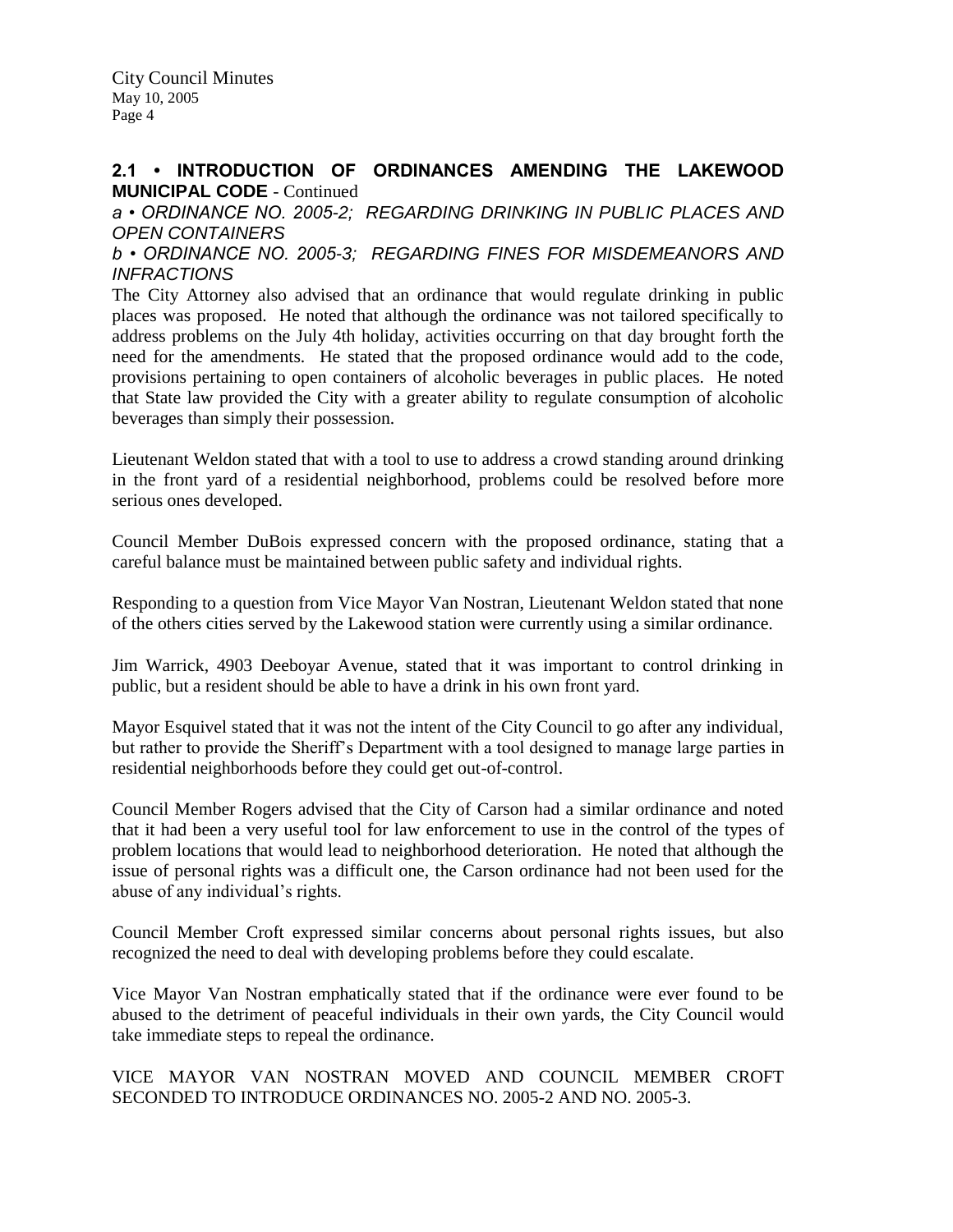**2.1 • INTRODUCTION OF ORDINANCES AMENDING THE LAKEWOOD MUNICIPALCODE** - Continued *a • ORDINANCE NO. 2005-2; REGARDING DRINKING IN PUBLIC PLACES AND OPEN CONTAINERS b • ORDINANCE NO. 2005-3; REGARDING FINES FOR MISDEMEANORS AND INFRACTIONS* ORDINANCE NO. 2005-2; AN ORDINANCE OF THE CITY COUNCIL OF THE CITY OF LAKEWOOD AMENDING THE LAKEWOOD MUNICIPAL CODE REGARDING DRINKING IN PUBLIC PLACES AND OPEN CONTAINERS

ORDINANCE NO. 2005-3; AN ORDINANCE OF THE CITY COUNCIL OF THE CITY OF LAKEWOOD AMENDING THE LAKEWOOD MUNICIPAL CODE REGARDING THE MAXIMUM FINES FOR MISDEMEANORS AND INFRACTIONS

Council Member DuBois stated that while she fully supported the Sheriff's Department and their ability to enforce this law appropriately, she felt that having a significant dialog on these ordinances was an important step in a process.

UPON ROLL CALL VOTE, THE MOTION WAS APPROVED:

AYES: COUNCIL MEMBERS: Van Nostran, Croft, DuBois, Rogers and Esquivel NAYS: COUNCIL MEMBERS: None

## **2.2 • INTRODUCTION OF ORDINANCE NO. 2005-4; AMENDING THE LAKEWOOD MUNICIPAL CODE PERTAINING TO SPEED LIMITS ON HAWAIIAN AVENUE AND ON 36TH STREET**

. . .

The Director of Public Works gave an oral presentation based on the memo contained in the agenda and reported an engineering and traffic survey had been completed which would enable the continued enforcement of speed limits by use of radar. Also, as a result of the survey, it had been determined that two street segments were in need of a change to the existing speed limit. On 36th Street between Cherry and Industry Avenues, it was recommended that the speed limit be reduced from 35 to 30 miles per hour; and on Hawaiian Avenue between Del Amo Boulevard and 207th Street, it be reduced from 30 to 25 miles per hour. It was the recommendation of the Community Safety Commission that the City Council introduce the attached ordinance to reduce speed limits on 36th Street and Hawaiian Avenue.

ORDINANCE NO. 2005-4; AN ORDINANCE OF THE CITY COUNCIL OF THE CITY OF LAKEWOOD AMENDING THE LAKEWOOD MUNICIPAL CODE PERTAINING TO THE PRIMA FACIE SPEED LIMIT ON HAWAIIAN AVENUE BETWEEN ITS INTERSECTION WITH 207TH STREET AND DEL AMO BOULEVARD AND ON 36TH STREET BETWEEN ITS INTERSECTION WITH CHERRY AVENUE AND INDUSTRY **AVENUE** 

COUNCIL MEMBER ROGERS MOVED AND COUNCIL MEMBER DUBOIS SECONDED TO INTRODUCE ORDINANCE NO. 2005-4.